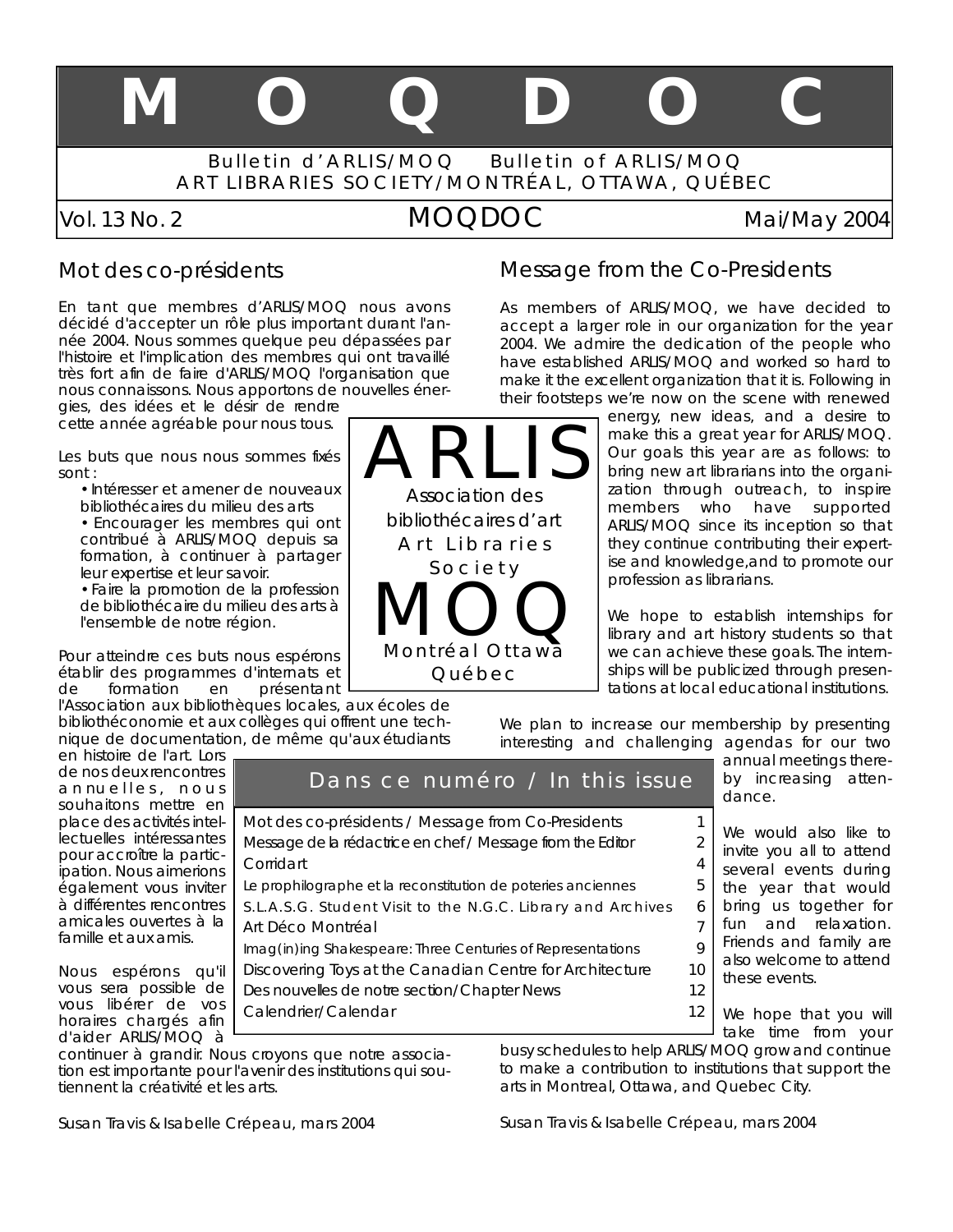#### Message de la rédactrice en chef

Mon nom est Catherine Carlyle et c'est le premier bulletin que je publie en tant que rédactrice en chef. Je suis inscrite au programme de maîtrise en bibliothéconomie et sciences de l'information à l'Université de Western Ontario. Je termine présentement un travail coopératif de huit mois au service de développement des collections à la Bibliothèque du Musée des beaux-arts du Canada. Avant de retourner à l'université, je travaillais dans cette même bibliothèque comme assistante à la conservation des livres rares et des collections spéciales et j'ai aussi complété un projet d'indexation des cataloques d'exposition d'art canadien du XIX<sup>e</sup> siècle. En mai prochain, je reprendrai les études à plein temps et je me propose de terminer ma maîtrise à la fin de 2004.

Pour l'avenir, je souhaite mettre à profit mon expérience en histoire de l'art et mon diplôme en sciences de l'information pour apporter une contribution significative à notre domaine. Jusqu'à maintenant mon implication au sein d'ARLIS/MOQ a été une expérience très enrichissante. J'anticipe avec plaisir les contributions pertinentes que nos membres apporteront à l'édition d'automne de MOQ/DOC.

Je souhaite remercier Denise Loiselle, Frances Smith et Peter Trepanier de la bibliothèque du Musée des beaux-arts du Canada pour leur aide à la rédaction de ce numéro.

Je voudrais également remercier Françoise Roux pour sa collaboration à la traduction française et à la mise en page.

### Message from the Editor

My name is Catherine Carlyle and this is my first newsletter for ARLIS/MOQ. I am enrolled in the M.L.I.S. program at the University of Western Ontario, currently completing an eight-month work co-op in the Collections Development Department at the National Gallery of Canada, Library and Archives. Before returning to university I worked in the Library as a Preservation Assistant in Rare Books and Special Collections, and also completed a project indexing nineteenth-century Canadian art exhibition catalogues. I am grateful to the Library staff for these enriching professional opportunities. In May of this year I will return to full-time studies and plan to complete my degree by the end of 2004.

In the future I plan to draw upon my experience in art history and my degree in Library Science to make a contribution to our profession. Thus far my involvement in ARLIS/MOQ has been a rewarding experience. I look forward to our members' timely contributions for the fall issue of MOQ-DOC.

I should like to thank Denise Loiselle, Frances Smith, and Peter Trepanier of the National Gallery of Canada for their editorial help on this issue.

I am grateful to Françoise Roux for her help with French translation and editing.

Catherine Carlyle

Catherine Carlyle

Page 2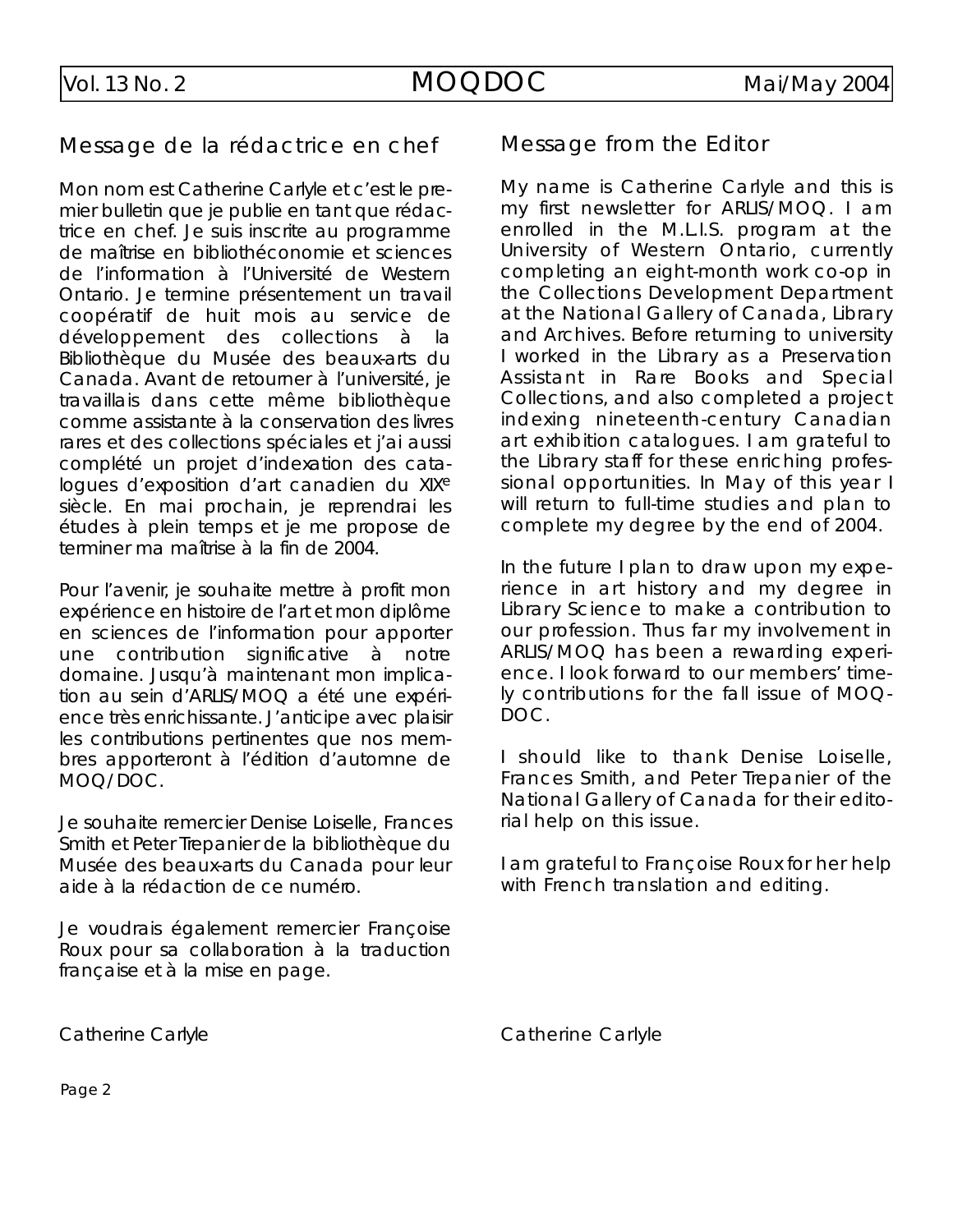MOQDOC est publié deux fois par an par ARLIS/MOQ, section Montréal-Ottawa-Québec de la Art Libraries Society of North America (329 March Road, Suite 232, Kanata (Ontario) K2K 2E1, Canada). Téléphone : (800) 817-0621 ; télécopieur :  $(613)$  599-7027 ; courrier électronique : arlis na @ iqs. n et

Rédactrice en chef, Catherine Carlyle, Bibliothèque et Archives, Musée des beauxarts du Canada, 380, promenade Sussex, C.P. 427, succursale A, Ottawa (Ontario) K1N 9N4.

Téléphone : (613) 990-4758 ; télécopieur : (613) 990-9818 ; courrier électronique : ccarlyle@gallery.ca

Après le 30 avril, 2004/After April 30, 2004 my e-mail address will change to: ccarlyle@uwo.ca

Cette publication est distribuée sans frais aux membres d'ARLIS/MOQ. Pour obtenir plus d'information concernant l'adhésion à ARLIS/MOQ ou l'abonnement à MOQ/DOC veuillez consulter : <http://library.concordia.ca/arlismoq/>.

Dépôt légal : Bibliothèque nationale du Québec/Bibliothèque nationale du Canada  $@2004$  ARLIS/MOQ ISSN 1180-5641

#### **M O Q D O C COMITÉ DE RÉDACTION EDITORIAL COMMITTEE**

Catherine Carlyle Françoise Roux

Ont également collaboré à ce numéro :<br>Marilyn Berger lsabelle Crépeau 1arilyn Berger Isabelle Crépeau<br>Brian Mekis Irena Murray Irena Murray<br>Erin Suliak Sandra Paikowsk Susan Travis

Editorial Assistance/ Assistance à la rédaction

Frances Smith Peter Trepanier

Graphisme : Sylvie Alix

#### **A R L I S / M O Q COMITÉ EXÉCUTIF EXECUTIVE 2004**

Co-présidents :

Isabelle Crépeau et Susan Travis<br>Vice-président(e) : poste vacant  $Vice\text{-}président(e)$  : Secrétaire : **Diane Vallée** Trésorière : Kathryn Kollar Secrétaire du service d'adhésion : Janice Anderson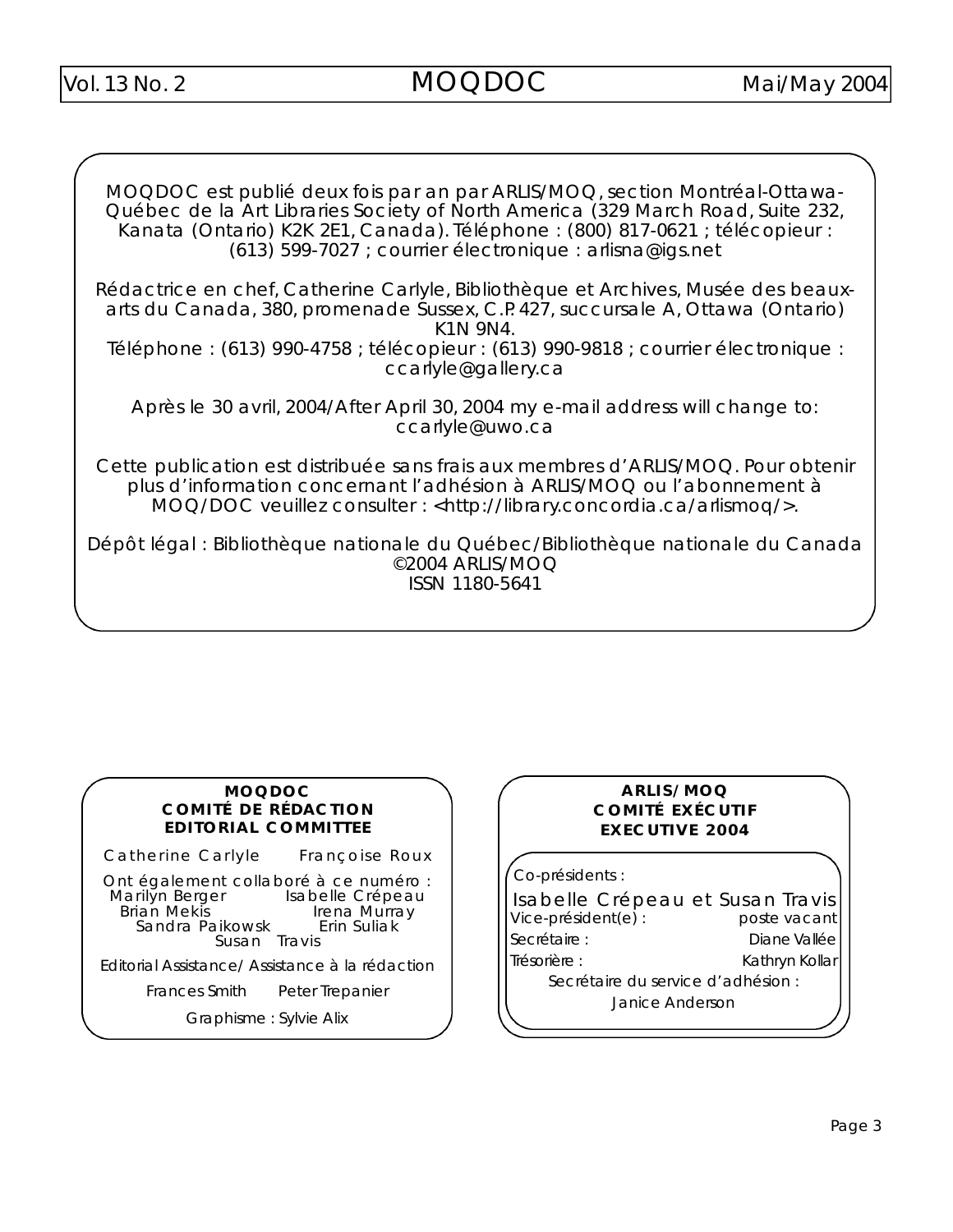#### **Corridart: An Act of Censorship**

The demolition of the *Corridart: dans la rue Sherbrooke* exhibition, created for the Montreal Summer Olympics of 1976, is a shocking example of censorship in Canadian art. This exhibition, an interpretation of the contemporary urban landscape had been envisioned as an outdoor "corridor of art." It was organized by the architect/artist Melvin Charney and was intended to extend eight kilometres along Sherbrooke Street, ending at the Olympic Stadium. The project included work by 21 artists, with other activities by p er formers, actors, musicians, and poets. Corridart was intended to be in place for the full month of the Olympic Games. However, municipal workers for the City of Montreal demolished it on the night of July 13, three days before the Olympics o p e n e d.

The story of the demolition of *Corridart* is perhaps better known than the exhibition itself. The works invoked the ideals of international conceptual and installation art, with its emphasis on aesthetic freedom and the primacy of experimentation. The public's reaction to *Corridart* was diverse. Some people worried that Pierre Ayot's *C ross on Mount Roya l*, a simulation on the McGill University campus, was in fact the real thing and complained on radio talk shows. When Guy Montpetit's *Sculpture en serié* was threatened with destruction, a protective barricade was made by the nuns from the convent where the work was installed.

However, the mayor of Montreal, Jean Drapeau, ordered the demolition of *Corridart* before the installation was even completed. The mayor's office complained that *Corridart* had contravened municipal bylaws that governed the public domain. Ironically, the demolition

began with the removal of much of the same scaffolding that the same city workers had installed earlier. A city spokesman cited *Corridart* as "ugly and obscene," and Mayor Drapeau referred to it as "a hoax and a fraud." Corridart was demolished because real estate developers took issue with the exhibition's critical stance on the destruction of historic buildings.

Melvin Charney's Memoire de la rue was the only work that openly criticized the wide-scale destruction of urban architecture that took place at the time. In fact, art critics generally stated that *Corridart* was an important new visualization of contemporary urban culture. The Montreal Olympic Committee and the Quebec Ministry of Cultural Affairs supported the artists in asking Mayor Drapeau to reinstall the show, but little action was taken. In reaction to the city's act of censorship, a dozen artists launched a legal suit against the city of Montreal that was settled out of court 12 years later, in 1988. The artists received only a fraction of their original claim.

Nevertheless, an abundance of *Corridart* documentation is now at the Concordia University Archives, thanks to the determination of its director, Nancy Marrelli. In 1996 Kim Gauvin, an art history graduate student, discovered *Corridart* documentation at risk of disposal in the city's courthouse. Marrelli intervened with a request to have the material deposited at Concordia. With the artists' agreement, the court sanctioned the move. It is interesting to note that although Marrelli was legally bound to consult the surviving artists and their lawyers, the courthouse could discard the documentation without anyone's permission.

In 2001, to mark *Corridart's* twenty-fifth anniversary, Nancy Marrelli and I produced an exhibition with an illustrated bilingual catalogue for the Leonard and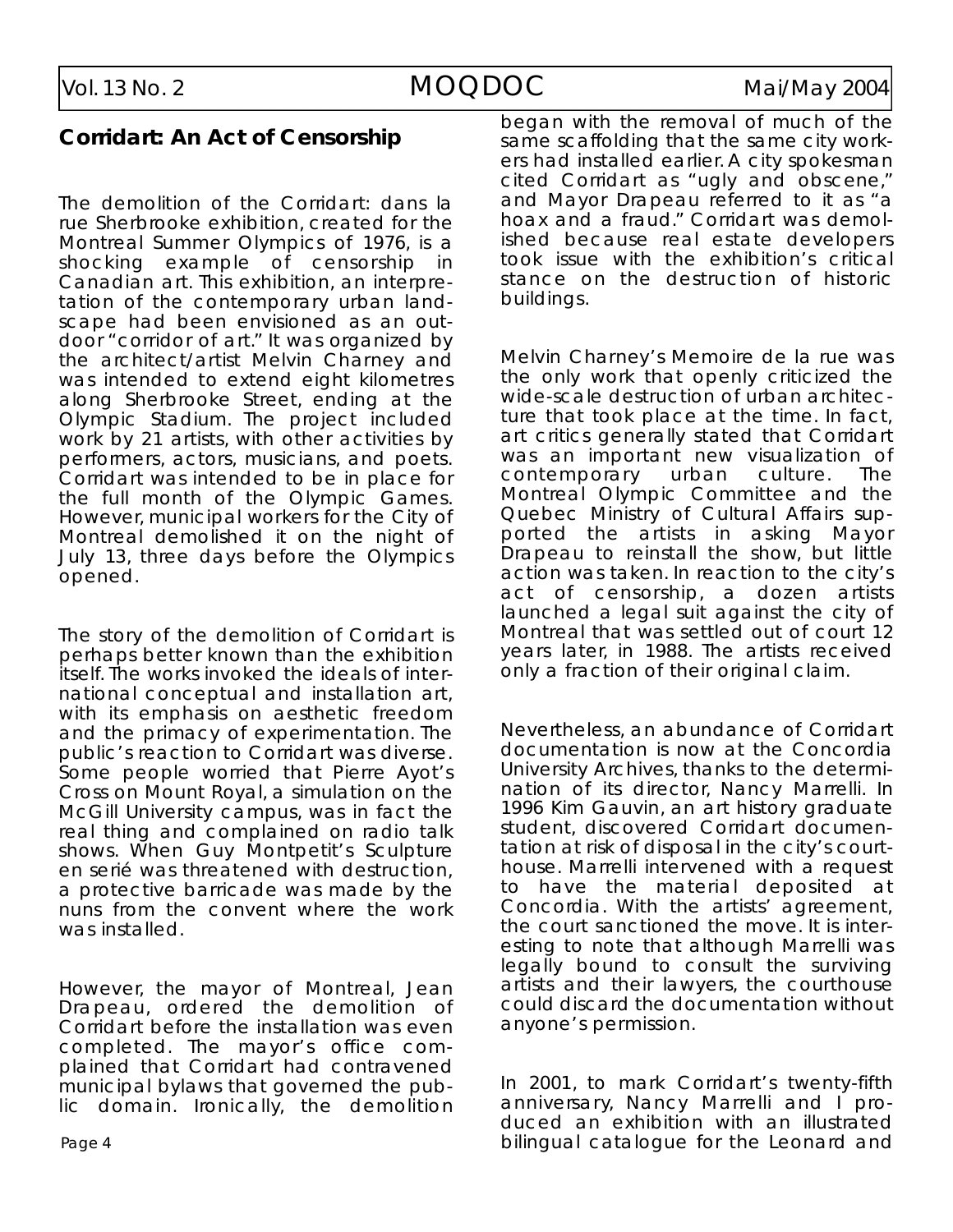Bina Ellen Art Gallery at Concordia. In connection with the show, many more documents entered the archives' holdings. The large panels for Bob and Kevin McKenna's *Rues-miroirs* installation were also rescued – from a barn in Quebec's Eastern Townships rather than from the courthouse. The story of *Corridart: dans la rue Sherbrooke* will not disappear as easily as Mayor Drapeau had hoped.

A description of the *Corridart* fonds can be found at the Concordia University Archives private fonds and collections website: <http://archives3.concordia.ca/Priva  $tefonds/P119.html$ .

Sandra Paikowsky Professor, Art History Department Concordia University

References:

- Gauvin, Kim. "Corridart Revisited Excavating the Ruins." M.A. Thesis, Concordia University, 1996.
- Paikowsky, Sandra, with Nancy Marrelli. Corridart *Revisited/25 ans plus tard. Montreal: Leonard* and Bina Ellen Art Gallery, Concordia University, 2001.

#### Le prophilographe et la reconstitution **de poteries anciennes**

Le prophilographe, un outil informatique déjà utilisé par les architectes et les dessinateurs, permet maintenant d'accélérer le processus de reconstitution de poteries anciennes à partir d'un simple tesson. Un pointeur mesure le contour de la pièce et transmet les données à un ordinateur qui recrée une image tridimensionnelle de l'objet. L'avantage de cette technique est sans contredit, sa précision et son objectivité.

On peut se demander quelle importance ont les poteries pour les archéologues. Elles renferment entre autres des informations non négligeables sur la vie quotidienne et sur les rapports commerciaux entre les communautés. Aussi, les morceaux de poteries mis en relation avec la stratigraphie d'un site archéologique, permettent de dater les divers niveaux d'occupation de l'endroit.

Récemment, l'utilisation du prophilographe a permis de valider une hypothèse voulant qu'il y ait eu d'importants échanges commerciaux entre le port phénicien de Tyr et la ville de Hazor, située au nord de la mer de Galilée. Un des indices sur lequel les archéologues se basaient était les jarres torpilles. Un chercheur de Hazor prétendait que ce type de jarres découvertes à Tyr provenait de Hazor, alors qu'un archéologue de Tyr avançait l'hypothèse contraire. Grâce au prophilographe, on a pu démontrer que les jarres trouvées dans les deux endroits avaient été fabriquées dans chaque endroit respectif : les jarres torpilles de Tyr a vaient été modelées à Tyr et celles de Hazor, à Hazor.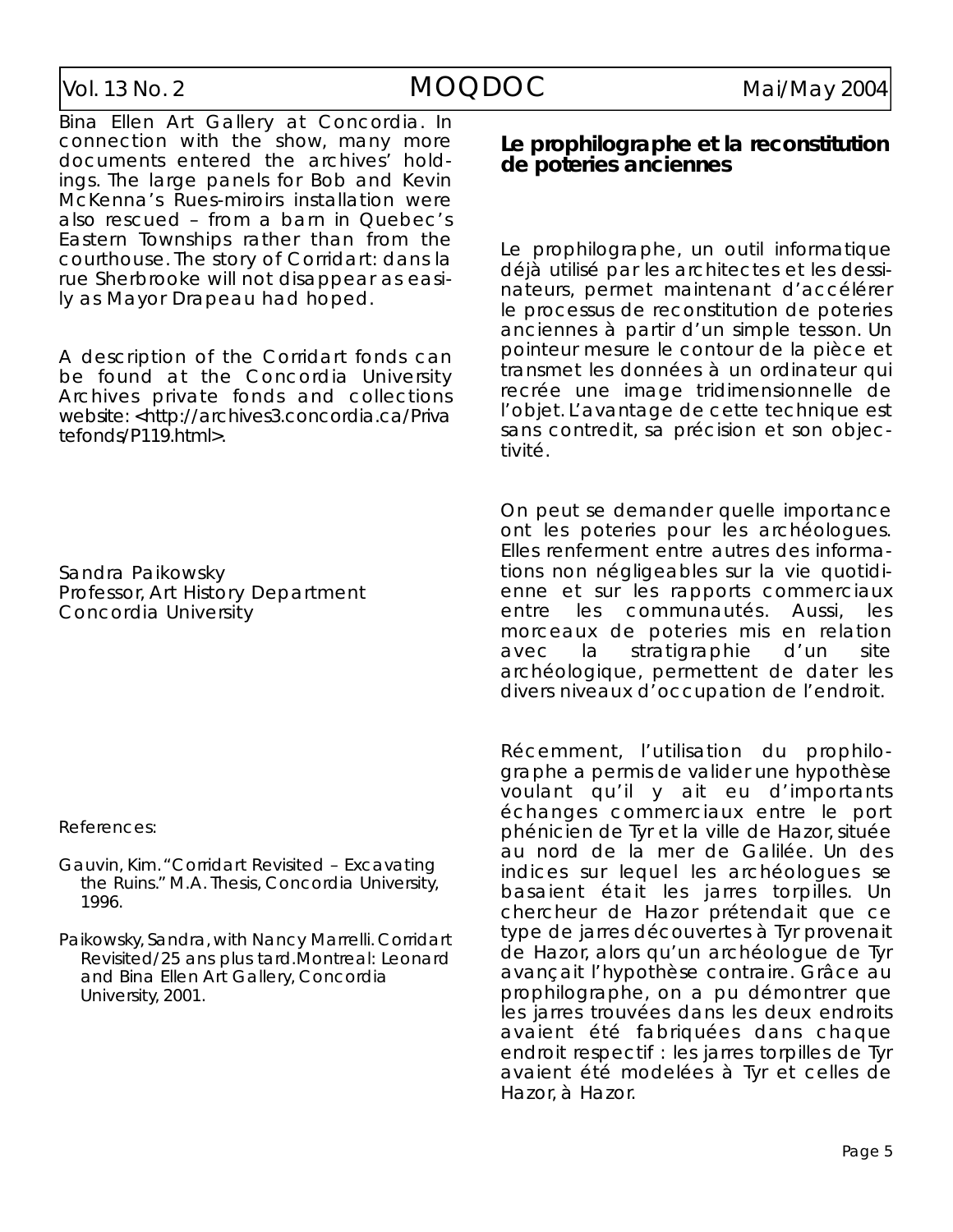Il est à souhaiter que ce nouvel outil ouvre la porte à la création d'une base de données regroupant différents modèles de poteries anciennes. Les archéologues pourraient y puiser une multitude de renseignements, comparer leurs découvertes et, peut-être, trouver réponse à des questions complexes permettant de mieux comprendre les sociétés anciennes.

Isabelle Crépeau Bibliothécaire Centre canadien d'architecture

#### **McGill Special Library Association Student Group Visit to the National Gallery of Canada Library and A rc h i ve s, Ja n u a ry 16, 2 0 0 4**

Friday, January 16, 2004, was a cold, snowy day in Montreal, and I was therefore surprised to see so many eager McGill Library School students waiting at the bus depot when I arrived there early in the morning. After a two-and-a-half-hour ride we met with the rest of our student group and with our event coordinator and S.L.A.S.G. President, Naomi Fisher, at the National Gallery of Canada in Ottawa. Despite the inclement weather and the distance travelled, more than 20 of us gathered in the cafeteria for lunch before our tour of the Library and Archives.

When we trouped upstairs to the Library, Jonathan Franklin, Head of Collections and Database Management, greeted us. He introduced us to the Library, its history, and its guiding principles. We got a sneak peek of the Library's new exhibition at the entrance and toured the reference collection. The beautiful view of Parliament Hill through the windows of the reading room was breathtaking. Working in the Library must be a treat for librarians and researchers alike.

Jonathan then introduced us to Cyndie Campbell, who showed us the Archives and documentation files. Cyndie presented various aspects of preservation and public access, and a discussion followed.

Afterwards, it was on to Nancy Sprules in Cataloguing. Her engaging talk about the challenges and rewards of cataloguing the Library's Special Collections almost convinced these MARC-weary students to consider work as cataloguers. (Just kidding, Nancy, you were very inspiring!)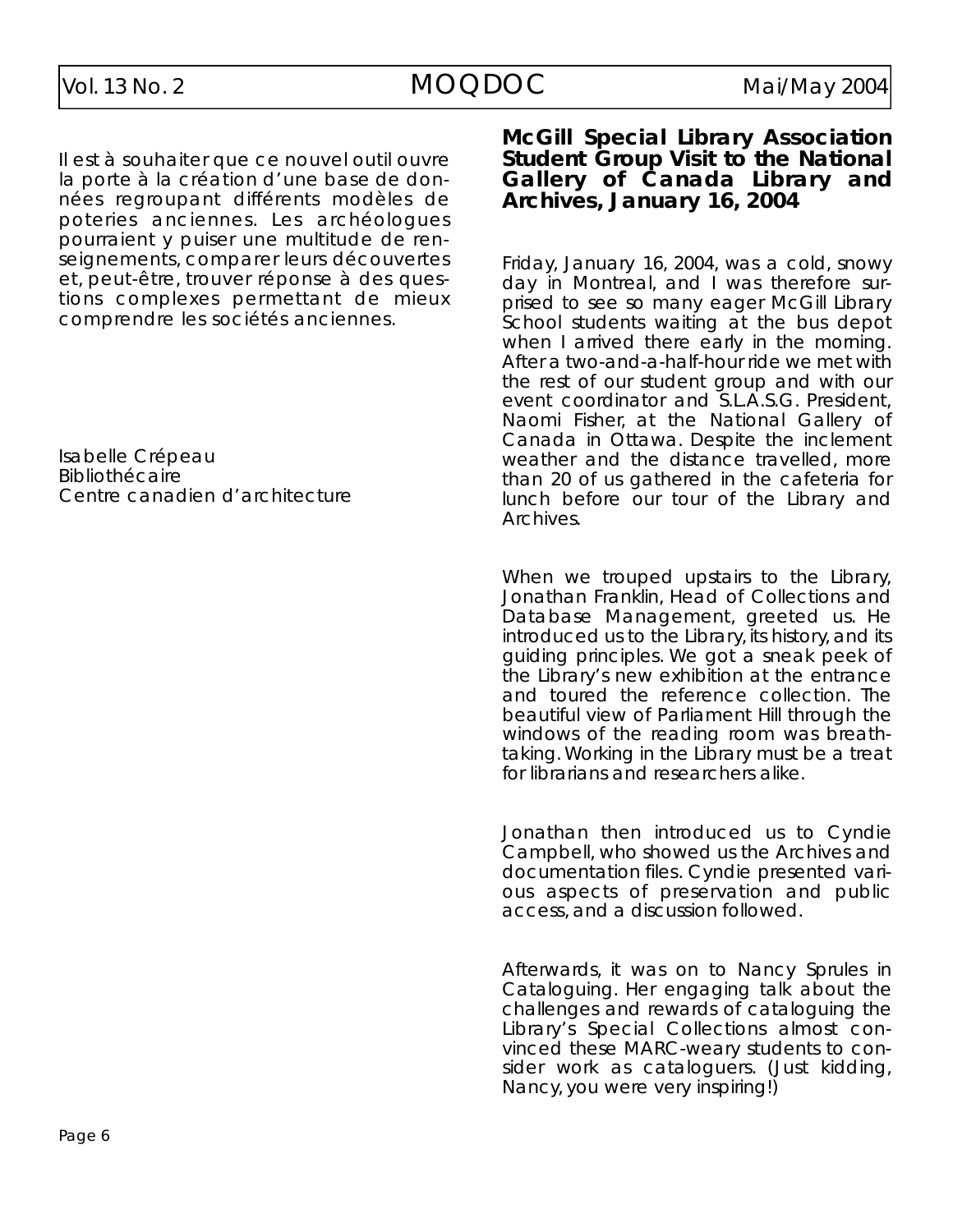We were then joined by Anna Kindl from Acquisitions, who detailed aspects of her work. Jonathan joined us again to discuss his various roles within the Library. Catherine Carlyle, an M.L.I.S. co-op student, gave us a quick tour of the preservation room, and described the various conservation and preservation techniques for the many items that the Library collects.

Peter Trepanier then gave us a tour of the closed stacks, where we were impressed by the size and range of the collection. Peter gave a fascinating introduction to the Art Metropole Collection and the subject of artist books. Everyone appreciated his expertise and enthusiasm.

Although our visit with the staff at the Library and Archives of the National Gallery of Canada went over the allotted time, it was all too short.We were able to tour the Gallery for a short while before closing time, and we then headed en masse to a restaurant for dinner. Later in the evening we returned to Montreal by bus. Many thanks from the students to Naomi Fisher and the staff at the National Gallery of Canada, Library and Archives, for their time and effort in making this informative and rewarding visit possible.

Erin Suliak M.L.I.S. I, McGill School of Library and Information Studies

#### **A rt Déco Montréal**

Art Déco Montréal is a bilingual, nonprofit organization formed to foster awareness and appreciation of the Art Deco period  $(1920-1940)$  and to preserve the decorative, industrial, and architectural arts of that era. Founded in 2001 by a small group led by Sandra Cohen-Rose, membership now stands at about 75 professionals, practitioners, and laypersons.

Art Deco societies can be found in North America, Australia, New Zealand, and South Africa. Most have a similar mission statement, best expressed by *Art Deco New York*.

- To foster public appreciation and understanding of the artistic expression of all aspects of Art Deco.
- To draw attention to the merits and significance of the dynamic style of Art Deco architecture, design, crafts, and decoration in every way possible.
- To implement greater understanding of the aesthetic forces of Art Deco through tours, publications, exhibits, and community events.
- To prevent the needless destruction of important examples of the period, and to help protect and preserve such examples wherever possible.
- To provide advice to owners and public authorities regarding the preservation and repair of Art Deco buildings and the uses to which they can, if necessary, be adapted.
- To maintain and preserve archives, books, records, bibliography, and all materials, literature, transcripts, and documents relating to Art Deco buildings, arts, and artifacts.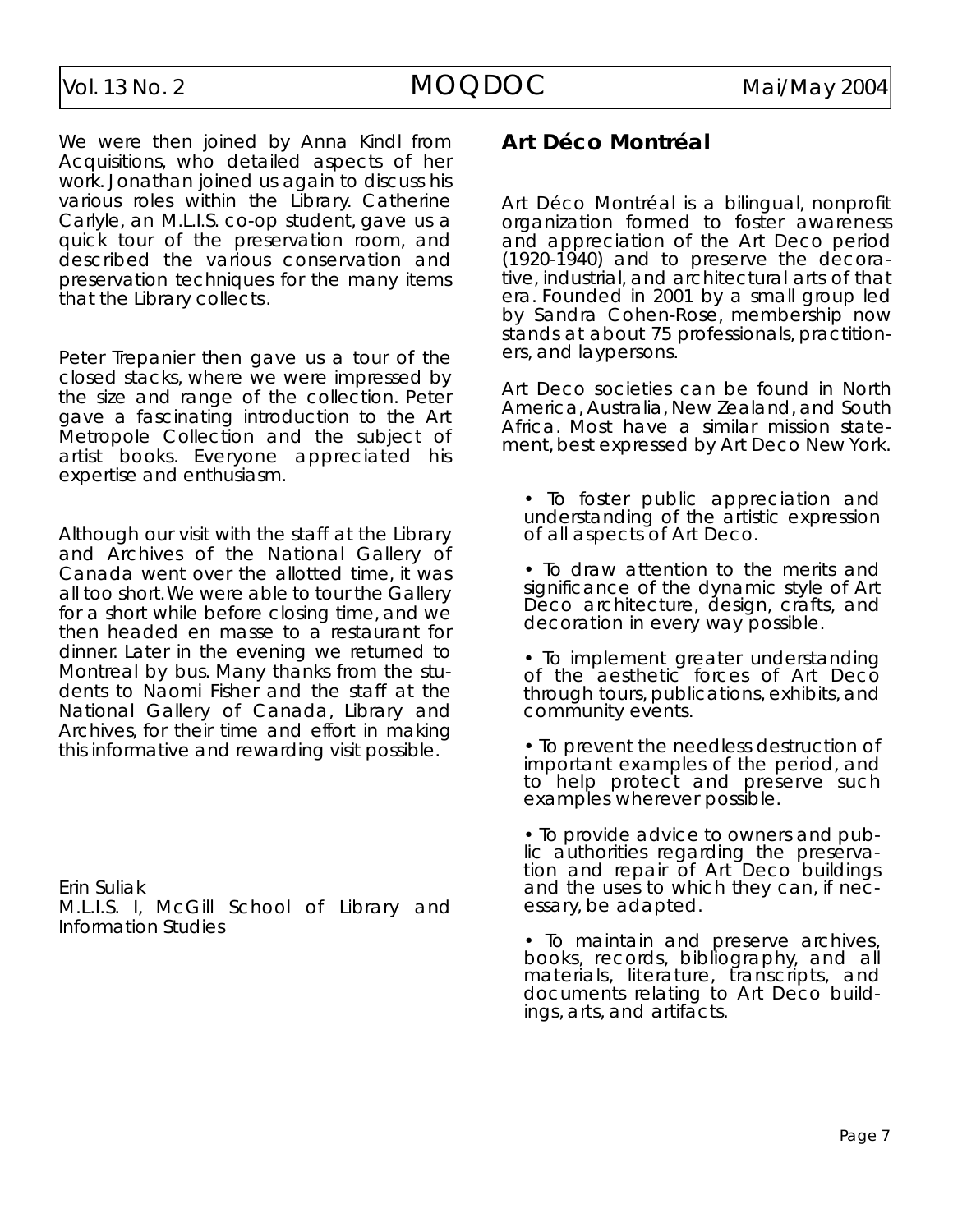See also:

<http://www.artdeco.org/HTML/startup.html>.

Art Déco Montréal is a member of the International Coalition of Art Deco Societies. Members enjoy celebrating the great sense of style, panache, fun, and elegance that are part of the Art Deco style, a wonderful era of fashion, song, dance, and joie de vivre. Meetings are held regularly, often in Art Deco style buildings and with an Art Deco theme.

Art Déco Montréal has held meetings at the Aldred Building (Barrott and Blackader, architects); Montreal Botanical Gardens, Central Pavilion; McGill University; Université de Montréal, Main Pavilion (Ernest Cormier Pavilion); and Ecole Vincent-d'Indy. Tours are given by Jean-Yves Bourdages, who shares his knowledge of the period. In October 2003 a group travelled to Toronto to attend the symposium at the Royal Ontario Museum that complemented Art *Deco 1910-1939*, a major exhibition that had travelled there from the Victoria and Albert Museum in London.

Art Déco Montréal is committed to protecting the city's rich architectural heritage, in particular the former Eaton's Ninth Floor Restaurant. Our aim is to have it restored to its former architectural glory so that it is functional and available for special events in the city.

In 2005 the eighth World Congress on Art Deco will be held in New York City, with a pre-conference in Washington, D.C. Art Déco Montréal is considering proposing a post-conference in Montreal, which will give us an opportunity to showcase our Art Deco gems to the world.

Sandra Cohen-Rose has written a landmark publication on Montreal buildings of this period, entitled Northern Deco-Art Deco Architecture (Corona, 1996). The Blackader

Lauterman Library has an extensive collection of books on all aspects of the period, including decorative arts, architecture, jewelry, and fashion. A major exhibition curated by Larissa Beringer was launched to coincide with the fall 2002 meeting of Art Déco Montréal held at McGill. The exhibition highlighted the Blackader Lauterman Collection of books and periodicals. The Rare Books and Special Collections Division, McGill University, has a collection of books with bindings of the period. Dr. Irena Murray gave a lecture and mounted an exhibition of the collection of bindings in the Rare Books Library.

In 2004 the Canadian Centre for Architecture is planning two meetings, one in the spring and the other in the fall, in connection with the exhibition entitled *Ruhlmann: Genius of Art Deco at the Montreal Museum of Fine Arts from* September 30 to December 12, 2004.

I invite you to visit the Art Déco Montréal web page and to become a member. <www.artdecomontreal.com>

Marilyn Berger

Head Librarian Blackader Lauterman Library McGill University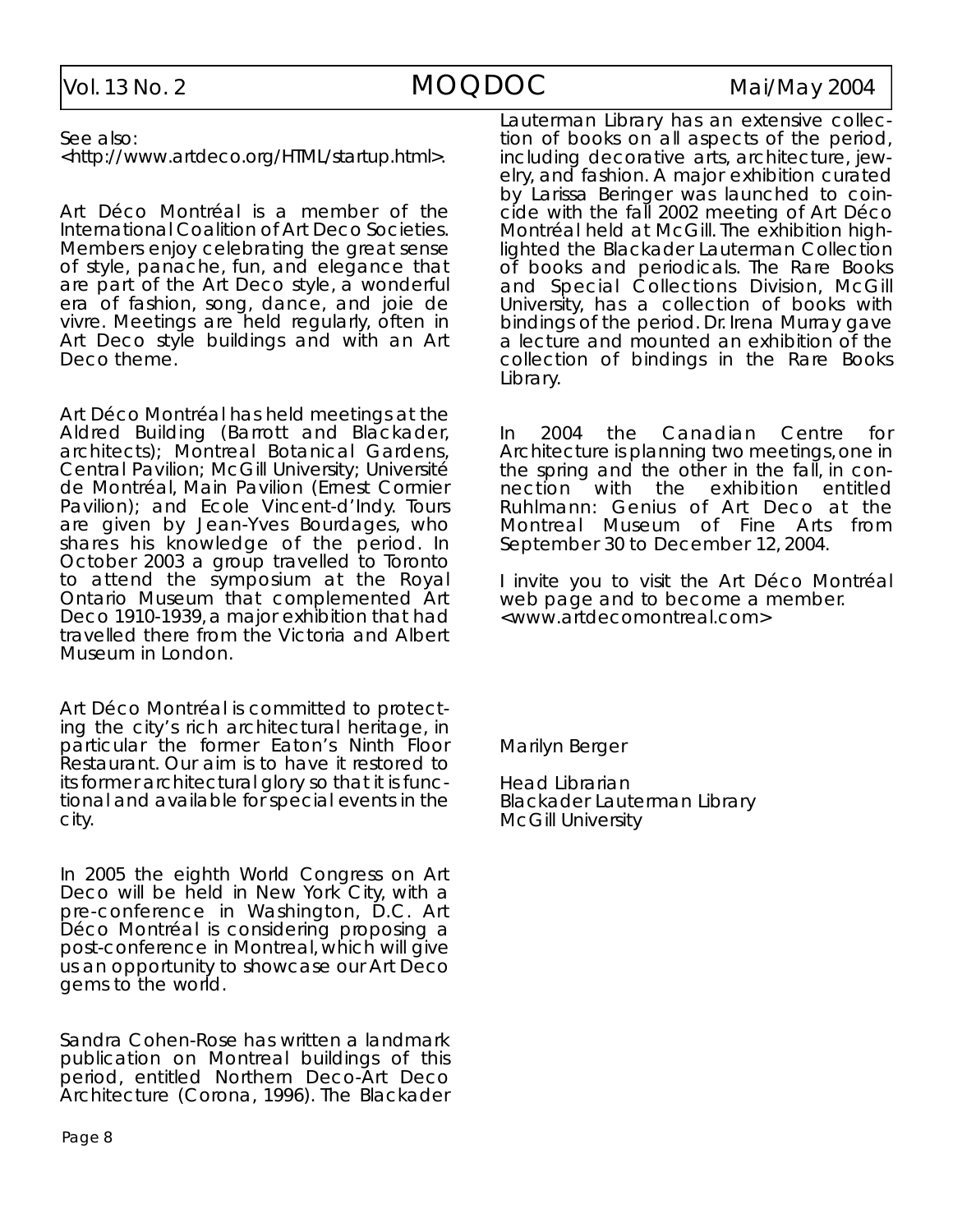#### **Imag(in)ing Shakespeare: Three Centuries of Representations**

McLennan-Redpath Library, McGill University, Montreal, until March 18

Spectators in the crowded playhouse and solitary readers in the library both imagine and have imaged for them Shakespeare's plays. The representations on display cover some three hundred years of the work of actors, painters, stage designers, and book illustrators – all in one way or another interpreting Shakespeare's characters. The Boydell engravings that are the centrepiece of each case are taken from the collection of historical paintings commissioned by Alderman John Boydell (1719-1804) and exhibited at the Shakespeare Gallery in Pall Mall. Originally intended as a gift for the nation, the collection, for financial reasons, became the prize in a lottery and then was sold at auction by Christie's in 1805. In the same year, two volumes of prints were published and dedicated to Their Majesties, and in 1852 a New York edition was published. It is plates from the latter that are on display.

The exhibition comprises the following 11 sections:

- The Tragedy of Macbeth
- A Midsummer Night's Dream
- The Tragedy of King Richard III
- The Tragedy of Hamlet, Prince of **Denmark**
- The Tempest
- All is True (Henry VIII)
- The Tragedy of Othello, the Moor of **Venice**
- Twelfth Night, or What You Will
- Imag(in)ing the Bard
- Imag(in)ing the Canon
- Adding to the Canon

The exhibition was arranged by Dr. Richard Virr, Curator of Manuscripts in the Rare Books and Special Collections Division, McGill University, and Jonathan Da Silva, Graduate School of Library and Information Studies, as part of his practicum. Donald Hogan was responsible for the installation of the exhibition.

Dr. Irena Murray

**Chief Curator** Rare Books and Special Collections McGill University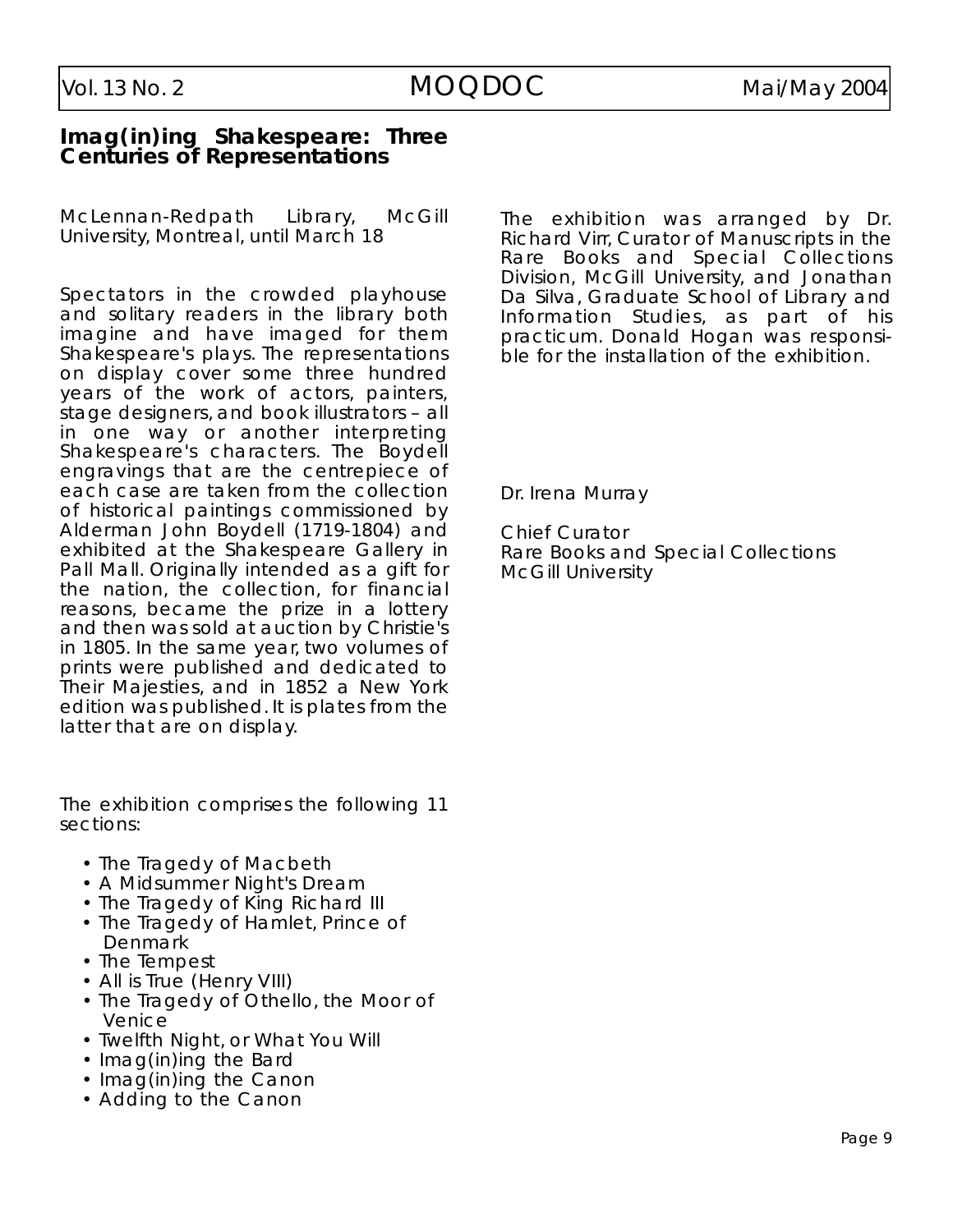#### **Discovering Toys at the Canadian Centre for Architecture**

The CCA is an international research centre and museum founded on the conviction that architecture is a public concern. The C CA was established in 1979 to build public awareness of the role of architecture in society, promote scholarly research in the field, and stimulate innovation in design practice.

In fulfilling the mission of its parent institution, the CCA library has amassed roughly 750 architectural toys and games dating from the early 1800s, up to and including the present day. The bulk of the collection consists of toys and games from the United States and Europe. From October 2003 to January 2004 I had the opportunity to catalogue the most recent acquisitions.

The following are a few of the highlights that passed through my hands and into bibliographic records.

#### Le jeu des monuments de Paris (Paris: **B a s s e t , b e t ween 1836 and 1854)**

An example of *jeu de l'oie*, or " game of geese" as it is known in English. The first refe rences to *jeu de l'oie* occur in Italy in the late sixteenth century. Traditionally, the game is played on a board consisting of 63 squares laid out in a spiral. Two dice are used. The object is to be the first player to reach square 63, starting from square 1. When landed upon, certain squares will cause a player either to "jump forward" to a higher-numbered square or " fall backward" to a lower-numbered square, as in the modern-day game of Snakes and Ladders.

Each *jeu de l'oie* gameboard is illustrated according to a theme. Royalty, peasants, military campaigns, animals, buildings, natural wonders, and more have all been immortalized in les jeux de l'oie. Le jeu des monuments de Paris shows 63 different buildings and monuments in Paris in the mid 1800s. Especially noteworthy is the depiction of several structures that no longer exist, including the second *Pont des Invalides*, which was replaced in 1854.

#### **Anchor Stone Building Box No. 0 (Rudolstadt: F. A d . Richter & Company, 1 8 8 8 )**

In *The Education of Man* Friedrich Fröebel wrote about the importance of building blocks as simple playthings that allow children "to feel and experience, to act and represent, to think and recognise." In the 1830s he created several sets of wooden blocks that were designed to teach children the elements of geometric form and to stimulate the creative process. In the late 1870s the German artist Gustav Lilienthal and his brother Otto built upon Fröebel's idea and devised a method of creating stone blocks out of sand, chalk, and linseed oil varnish. With stone blocks (as opposed to wooden ones) truer replicas of buildings could now be made. Unfortunately for the Lilienthals, their business acumen did not match their inventiveness. Unable to sell their blocks in the way that they had hoped, they sold the rights to their manufacturing process to the German entrepreneur Friedrich Richter in 1880, who in 1882 built a factory in Rudolstadt, Germany, exclusively for the manufacture of *Anker Baukasten*.

By World War I Anchor Blocks were the most popular toy in the world, and production continued through both world wars. Unfortunately the company found itself on the communist side of the Iron Curtain following World War II, and in 1963, at the height of the Cold War, East German authorities shut down the plant.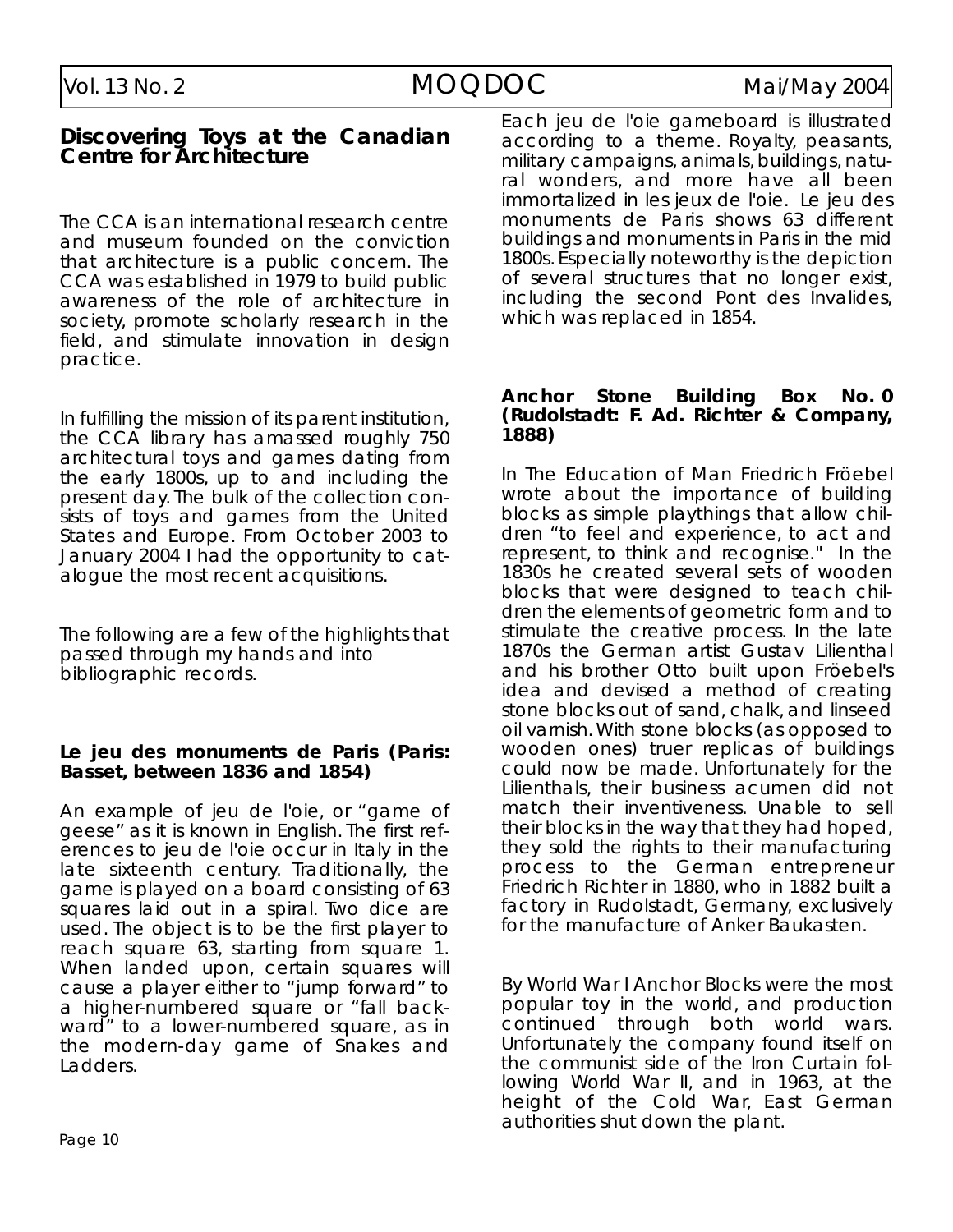Perhaps spurred by nostalgia or sensing a renewed demand, a group of Anchor enthusiasts came together in 1994 to produce Anchor Blocks in Rudolstadt, to the same exacting specifications as the originals. Though sales have steadily increased each year, it remains to be seen whether this new generation of Anchor Blocks will capture the public's imagination the way their predecessors did.

Anchor Stone Building Box No. 0 was one of the smallest Richter sets ever made, containing just 18 stones and selling for 50 pfennings. Like all Anchor sets, this one includes a wonderfully rendered design sheet.

#### **Erector. No. 7 (New Haven: Mysto Manufacturing Company, 1915)**

One of the most popular toys of the twentieth century was the Erector set, a building system that consisted of metal girders, gears, bolts, and nuts. (My father has a set he got in the 1940s and, at age 66, he has yet to part with it.)  $A.C.$  Gilbert, a Yale graduate and a gold medalist at the 1908 Olympic Games in London, abandoned a career in medicine to devote himself entirely to the toy business, first marketing magic sets in 1908 with his friend John Petrie under the banner Mysto Manufacturing Company. He invented Erector in 1911 after travelling along the New Haven Railroad and seeing the erection of electrical girders. Other companies made similar metal toys at the time (most notably Meccano), but Gilbert's pieces had a unique lip that allowed for the construction of much stronger girders. Erector was a big hit at the New York City Toy Fair in 1913, becoming a runaway success.

This specimen, Erector. No. 7 from 1915, was one of the last of the sets to be made by the Mysto Manufacturing Company, which changed its name to the A.C. Gilbert Company in 1916.

The firm went out of business in 1966, and the Erector name was sold to Gabriel Toys. It has changed hands a number of times since and is currently owned by the Nikko Corporation of Japan.

#### *The Kaleidoscope House (Philadelphia:* **Bozart Toys, 2000)**

The Kaleidoscope House is a 1:12 scale contemporary architectural dollhouse designed by the artist Laurie Simmons and the architect Peter Wheelwright. Its walls consist of sliding transparent panels, tinted in various colours. Furniture and accessories are designed by contemporary designers and artists. Included are a dining room set by Dakota Jackson, a sofa by Karim Rashid, a chair by Ron Arad, a coffee table by Keiser/Newman, as well as miniature art works by Carol Dunham, Peter Halley, Laurie Simmons, Mel Bochner, Cindy Sherman, and Mel Kendrick.

Bozart Toys was founded in 1996 by Lary Mangel, a former gallery director. The company seeks "to develop and produce a range of whimsical, stimulating products designed by actively exhibiting museum quality visual artists and designers."

**Brian Mekis** Cataloguer **Bibliothèque** Centre canadien d'architecture b m e k is @ c c a . q c . c a